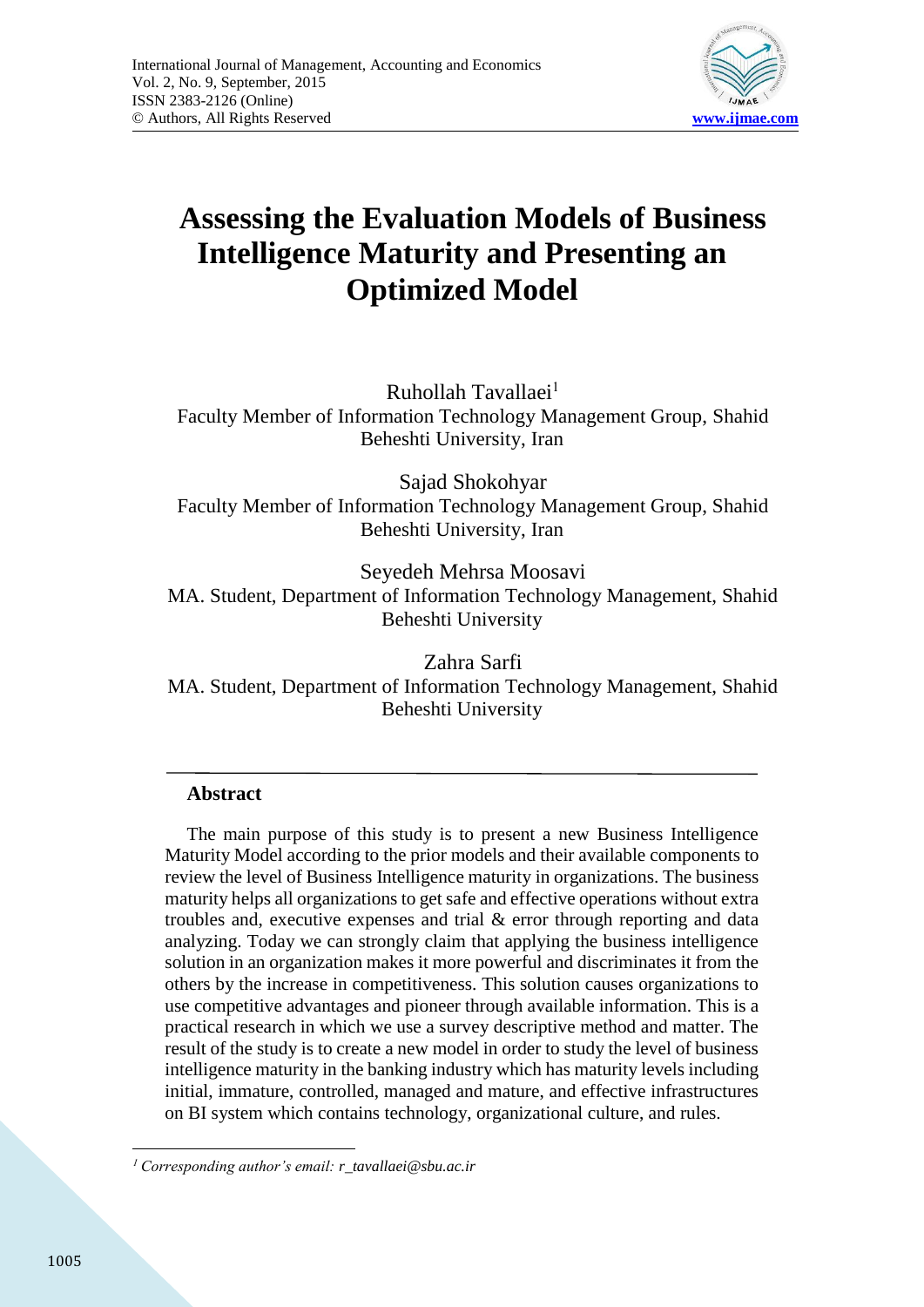

**Keywords:** Information system, Business Intelligence, Maturity Model, infrastructures.

Cite this article: Tavallaei, R., Shokohyar, S., Moosvi, S. M., & Sarfi, Z. (2015). Assessing the Evaluation Models of Business Intelligence Maturity and Presenting an Optimized Model. *International Journal of Management, Accounting and Economics, 2*(9), 1005-1019.

## **Introduction**

Because the business intelligence maturity originates in a scientific method, it has increasingly legitimated and expanded across the organization. As a result, the business intelligence concept its technology usage has become famous. The business intelligence is an effective factor for business targeted analysis of the organization's competitors to make strategic decisions and even to make future rotations. The organization managers can evaluate strengths and weaknesses and the competitors' process by their skills, applications and technologies, data and information related to the capabilities. Thus, the decision makers proceed to make proper strategies align with the organization's main policy to be present and compete in business's challenging environment. Intelligent organizations are capable to have better anticipation and analysis of the competitors' strategy and learn from the failure and success. The Business Intelligent systems extract behavioral and functional patterns from current data in databases. These patterns help managers in programming and reporting to make strategic decisions. Organizations which do not pay attention to Business Intelligence, will fall behind the competitive market.

Organizations are always facing a lot of difficulties in data analysis and their information, so by passing a long time they reach to a stable level analysis. To restart Business Intelligence projects and anticipating the Business Intelligence in an organization, analytical maturity level of the organization (Business Intelligence solution maturity model) is a fundamental and critical issue. Therefore, by evaluating the Business Intelligence level in organizations we are able to draw a suitable road map in order to establish Business Intelligence. Many organizations lose out by implementing Business Intelligence without analyzing their maturity.

Applying the Business Intelligence capabilities in private and governmental agencies, are in lower levels in comparison with other organizations and we can declare that only some organizations benefit from this technology. One reason may be managers' little recognition toward this field and its capabilities. This lack keep out managers and they will not utilize Business Intelligence advantages.

#### **Definition of business intelligence**

Although an effective management makes a good opportunity for managers, it causes the business facing with the most difficult challenge (Li et al., 2008). In 2006, Gartner's CIO reviews showed Business Intelligence as the technology's hot topic , because these systems stress on projects in a way that enable users to effect on financial and business functions (Gartner, 2007).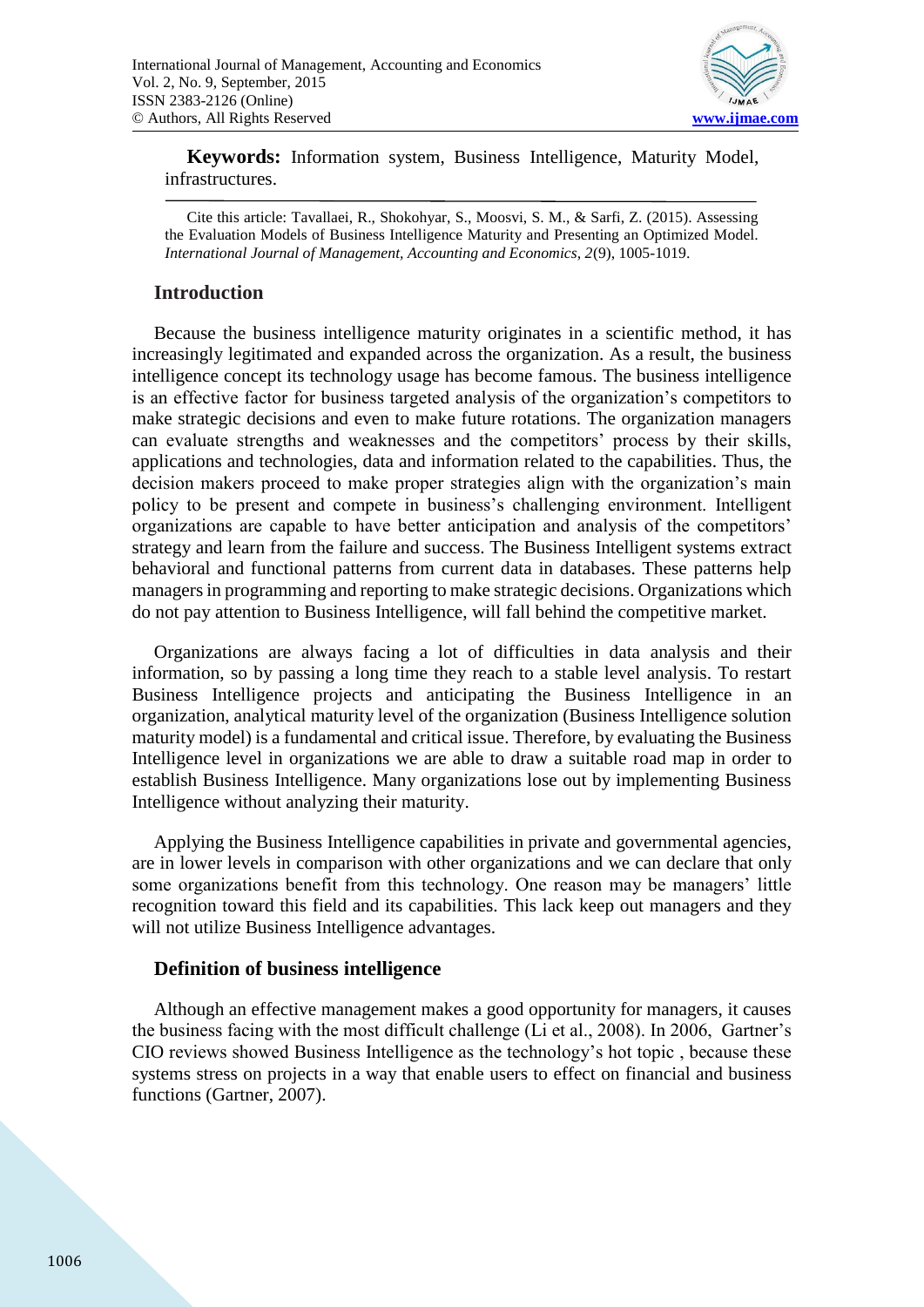

The Business Intelligence literature lacks a confirmed global definition of the Business Intelligence (Wixom and Watson, 2007; Pirttimaki, 2010). In this case various definitions are presented in the following table:

| Reference                   | Definition                                                             |  |  |
|-----------------------------|------------------------------------------------------------------------|--|--|
| Adelman &<br>Moss, 2000     | Business Intelligence is a word to describe a set of software products |  |  |
|                             | to collect, integrate, analyze and access the information to help      |  |  |
|                             | organizations make efficient decisions.                                |  |  |
|                             | Business Intelligence is a wide concept which includes appropriate     |  |  |
| Lu and Zhou,<br>2000        | orientation of the whole organization. This concept deals with         |  |  |
|                             | acquisition, management and analysis of a large number of data         |  |  |
|                             | about copartners, products, services, customers and suppliers,         |  |  |
|                             | functions and exchanges between them.                                  |  |  |
|                             | Business Intelligence, a new system, is not a software application     |  |  |
|                             | with an independent project, it is a job framework including various   |  |  |
|                             | technologies which are essential for converting data to information,   |  |  |
| Cates, 2005                 | information to knowledge. By this knowledge, the organization's        |  |  |
|                             | managers are able to make better decisions and have more effective     |  |  |
|                             | functions by designing operating programs for the organization.        |  |  |
| Lonnqvist &                 | Business Intelligence is an organizational and systematic process in   |  |  |
| pirttimaki,                 | which the organization, get information from internal and external     |  |  |
| 2006                        | sources which are related to the functions, analyze and report them.   |  |  |
|                             | Business Intelligence involves business management including           |  |  |
|                             | systems and technologies to collect, access and analyze the data and   |  |  |
| Browing,<br>2007            | information about the company's functions. This system contributes     |  |  |
|                             | to the managers to have extended knowledge of effective factors in     |  |  |
|                             | company's functions- like sale, production measuring criteria and      |  |  |
|                             | interoffice functions- they can help to make better business           |  |  |
|                             | decisions.                                                             |  |  |
|                             | Business Intelligence is an organization or enterprise ability in      |  |  |
|                             | expressing, programming, anticipating, problem solving, abstract       |  |  |
| <b>Wells</b> , 2008         | thinking, perception, invention and learning in order to increase      |  |  |
|                             | organizational knowledge, supply information for decision making       |  |  |
|                             | process, define support and access to the business goals.              |  |  |
|                             | Business Intelligence is a critical solution to help information-based |  |  |
| Jordan &                    | organizations to make the intelligent business decisions to survive in |  |  |
| Ellen, 2009                 | business world.                                                        |  |  |
| Hocevar and<br>Jaklic, 2010 | Business Intelligence is a comprehensive concept by which the          |  |  |
|                             | whole organization supplies information systems with the most          |  |  |
|                             | effective method to use timely and high quality information in a way   |  |  |
|                             | that information technology makes quality information. This concept    |  |  |
|                             | should be supported by top managers and develop across the             |  |  |
|                             | organization.                                                          |  |  |
| Glancy and                  | Business Intelligence is a content on different business functions, by |  |  |
| Yaclav, 2011                | using the process method and advanced analytical techniques.           |  |  |

## Table 1 Business Intelligence definitions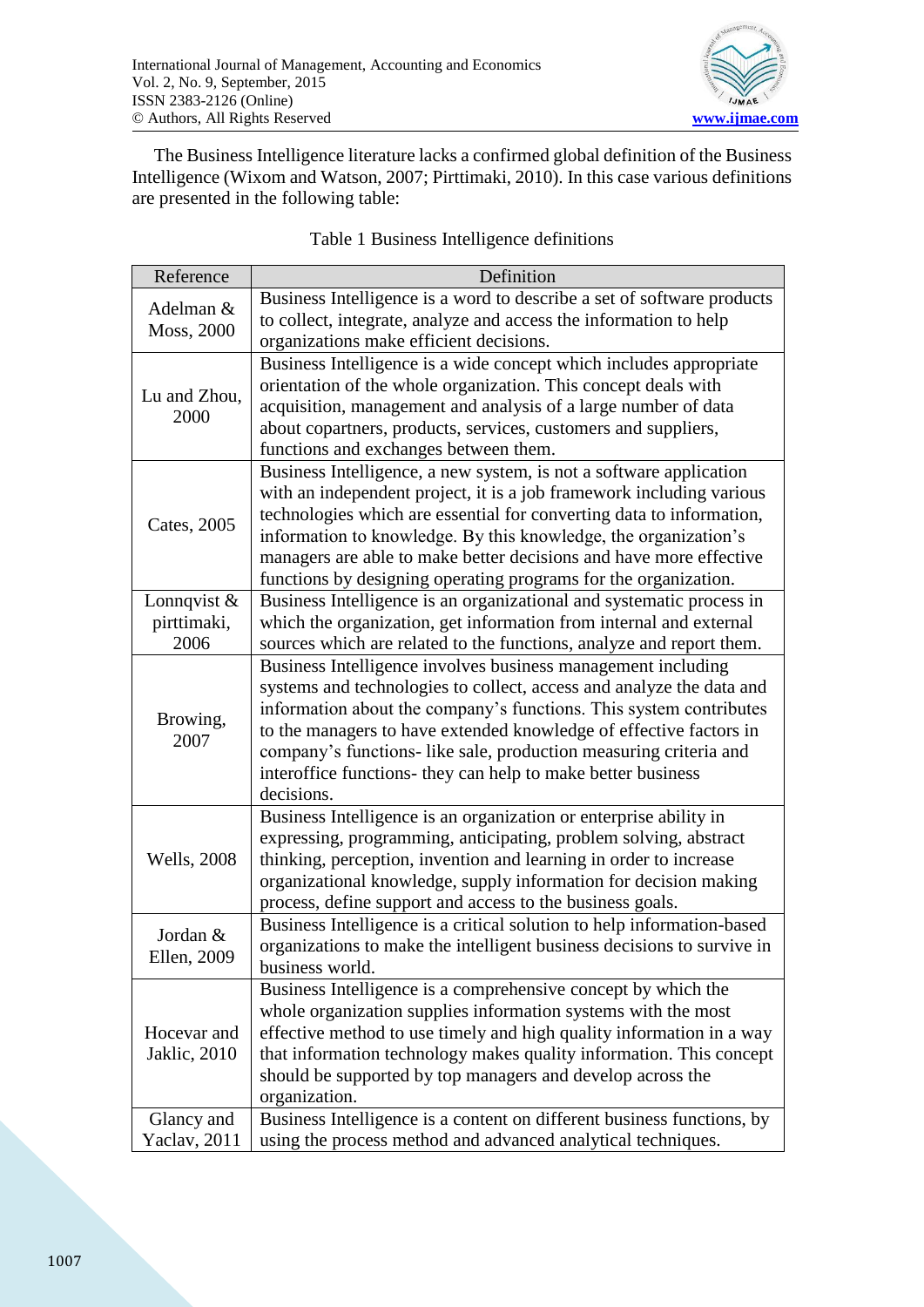

In one-dimension definition, Business Intelligence is considered as a set of technologies or a process, and in a multi-dimension definition, it is considered as a process, a set of technologies and a product. Arisa Shollo, 2012

## **Banking industry and BI necessity**

Today, Business Intelligence has converted to one of the basic management concepts and is involved in leading organizations. As Business Intelligence develops, organizations are more aware of business information and may analyze correct and timely data and information (Abdari, Esfidani, 2013).

The quick understanding of the customer needs and intelligent decisions are vital for economic organizations' survive and profit. This is possible by time-consuming reports in operational systems with no historical information and records. To have better customer service and efficient decision making it is necessary for managers to have intelligent analytical systems and decision helpers based on collected information.

In a Business Intelligence system, abstract data are processed and converted to information. Then the information is analyzed and analytical results are made. We get a vision toward customer behavior by the acquired knowledge which is applied to make decisions and improve banking functions. The knowledge extraction and latent patterns detection from big databases, cause Business Intelligence in banking by using methods like data mining, pattern processing and machine learning. There are samples of banking industry intelligence such as money laundering detection, customer validation, banking risk management, customer behavior anticipation and many other knowledge-based systems. The intelligent data will play significant role if they are based on comprehensive and complete customer information in Business Intelligence database. In today's changing and competitive business environment, access to timely, regular, summarized and simple information has a strategic role in financial functions like anticipation, business analysis and decision making. In the other words, access to appropriate information in appropriate time can supply appropriate tools to reach the bank goals. The Business Intelligence systems are a necessity to acquire knowledge through enormous data for banking industries to survive and attract customers.

## **BI maturity models**

It is a challenge for organizations to affectively use Business Intelligence. It is a big point to have Business Intelligence but is not easy to use. It is difficult for organizations to understand how to invest on Business Intelligence method and move to higher maturity level.

As a result, it is important to choose a correct maturity model of the Business Intelligence which defines the process and contributes to the organization to align with information technology in a right way. Some organizations are placed in the low levels of maturity while the others are on the top. However, the Business Intelligence is in top priority of their endeavor which is an important element for business success. These organizations just concentrate on technology, because other indicators like individuals and business goals are parts of Business Intelligence. This method is based on meeting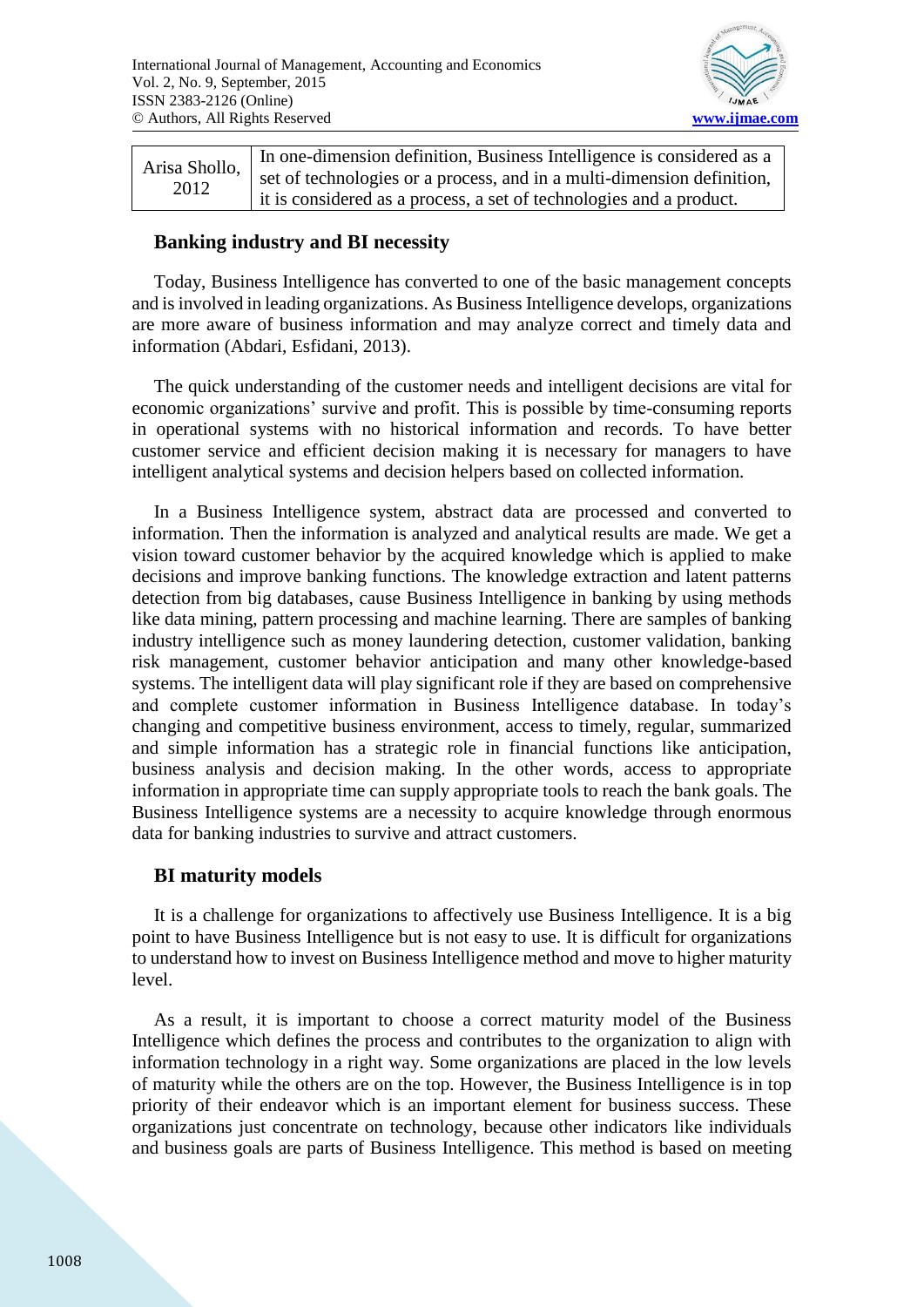

all the organization needs in business and technology fields of Business Intelligence. (Rajteric, 2010).

Some Business Intelligence maturity models have been identified in literature which is expressed below:

### *4.1 Business Intelligence Development Model (BIDM)*

Business Intelligence development model was presented in a technical report in Utretch University of the Netherlands by Sacu and Spruit. This model involves six steps including: pre-defined report, datacenters, expanded organizational database, anticipation analysis, business function management and operational business intelligence (BPM). This model focuses on three viewpoints: people, process, technology.

This is a new model and there are no defined or web-based evidence. In addition, the investigation criteria of maturity level are not well specified. The model is more used in Business Intelligence development than Business Intelligence implementation (Sacu & Spruit, 2010).

## *4.2 Ladder of Business Intelligence (LOBI)*

The Ladder of Business Intelligence (image 1) is a model to make information technology programming and its business performance (Cates et al, 2005). The model implements in three fundamental fields of technology, process and people, and performs at six levels: realities, data, information knowledge, perception and active intuition. Although it is written from a technical viewpoint and is performed in knowledge management, it is not complete. This model is not well-documented and evaluation standard of intelligence level is not well defined. It only concentrates on IT outlook and is not considered for the Business Intelligence elements (Chuah & Wong, 2011).



Figure 1: Ladder of Business Intelligence (Altera Corporation, 2007)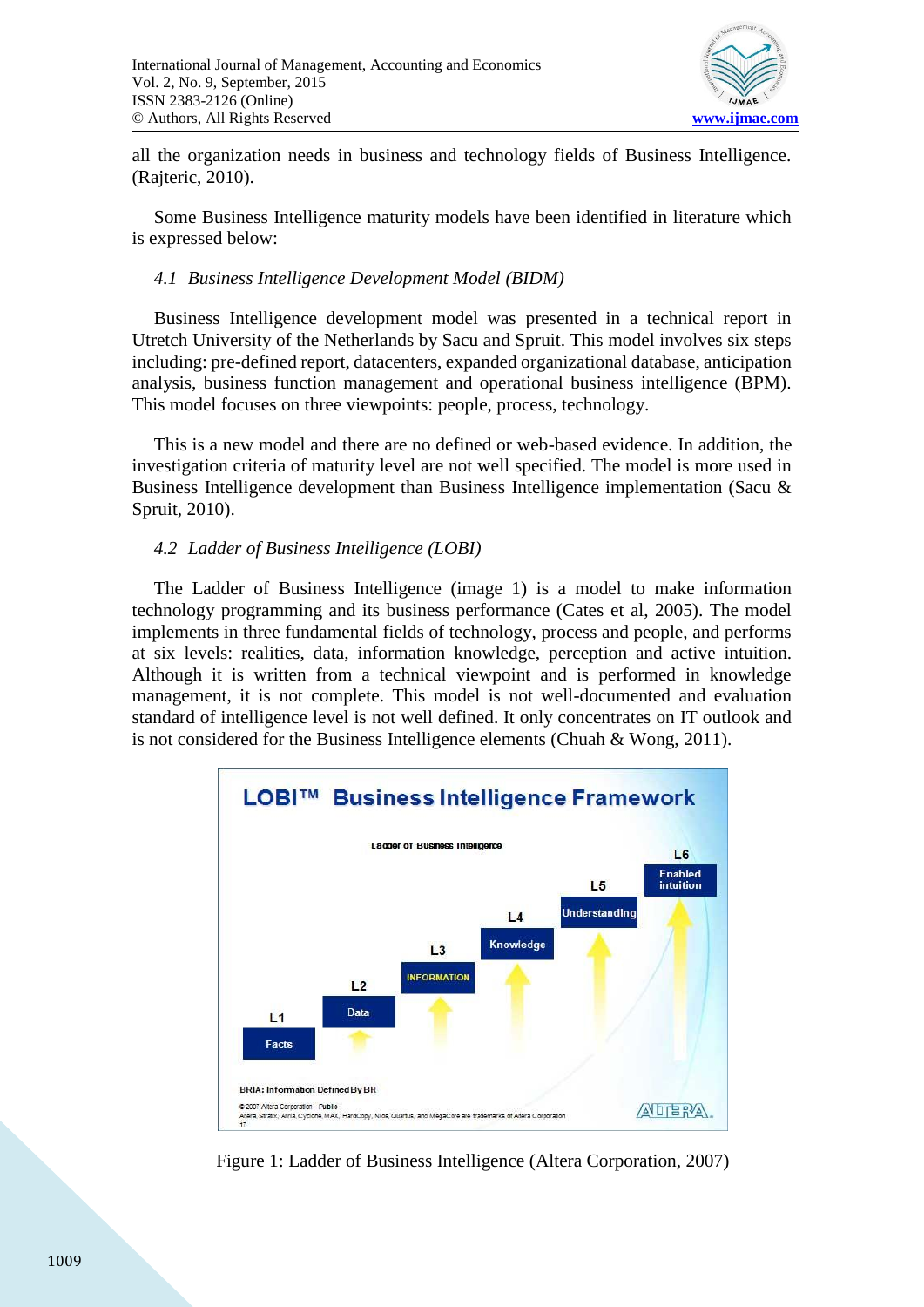

## *4.3 Information Evolution Model*

SAS as the leader of Business Intelligence, developed an information evolution model in order to help enterprises evaluate information use quality to guide their business. This model that is illustrated in image 2, enables organizations to objectively evaluate their use of information sources and place itself in one of the five levels: operation, consolidation, integration, optimization, innovation. Information technology can design an application more effectively while the organization knows in which level it locates and this improvement, makes a progress business efficiency. There is no need for an organization to access a high level of information evolution in order to recognize the business as intelligent. The absolute issue is that the organization abilities improve to a higher level.

There is a different model use in every organization while the process goes forward by the business goals. However, there are similar problems and interests for an enterprise which is actively dealing with the model (SAS, 2011).

This model has four fundamental dimensions including: process, people, culture and infrastructure (Hatcher & Prentice, 2004).



Figure 2: Maturity Information Model (Hatcher & Prentice, 2004)

#### *4.4 Gartner's Maturity Model*

Gartner's Maturity Model is based on three basic fields of human resources, processes and technology and involves interoffice standards in five maturity levels. These five levels include: unconscious, tactical, concentrated, strategic and pervasive (Rayner et al., 2008).

This model is often used to review input data and BI development level. Moreover, it is used to have a total evaluation of the organization's maturity and each department. By suggesting the model, we can resolve the incompatibility among the departments and as a result the total maturity will increase. This is a well-documented model which has many evidences to express it (Rajteric, 2010).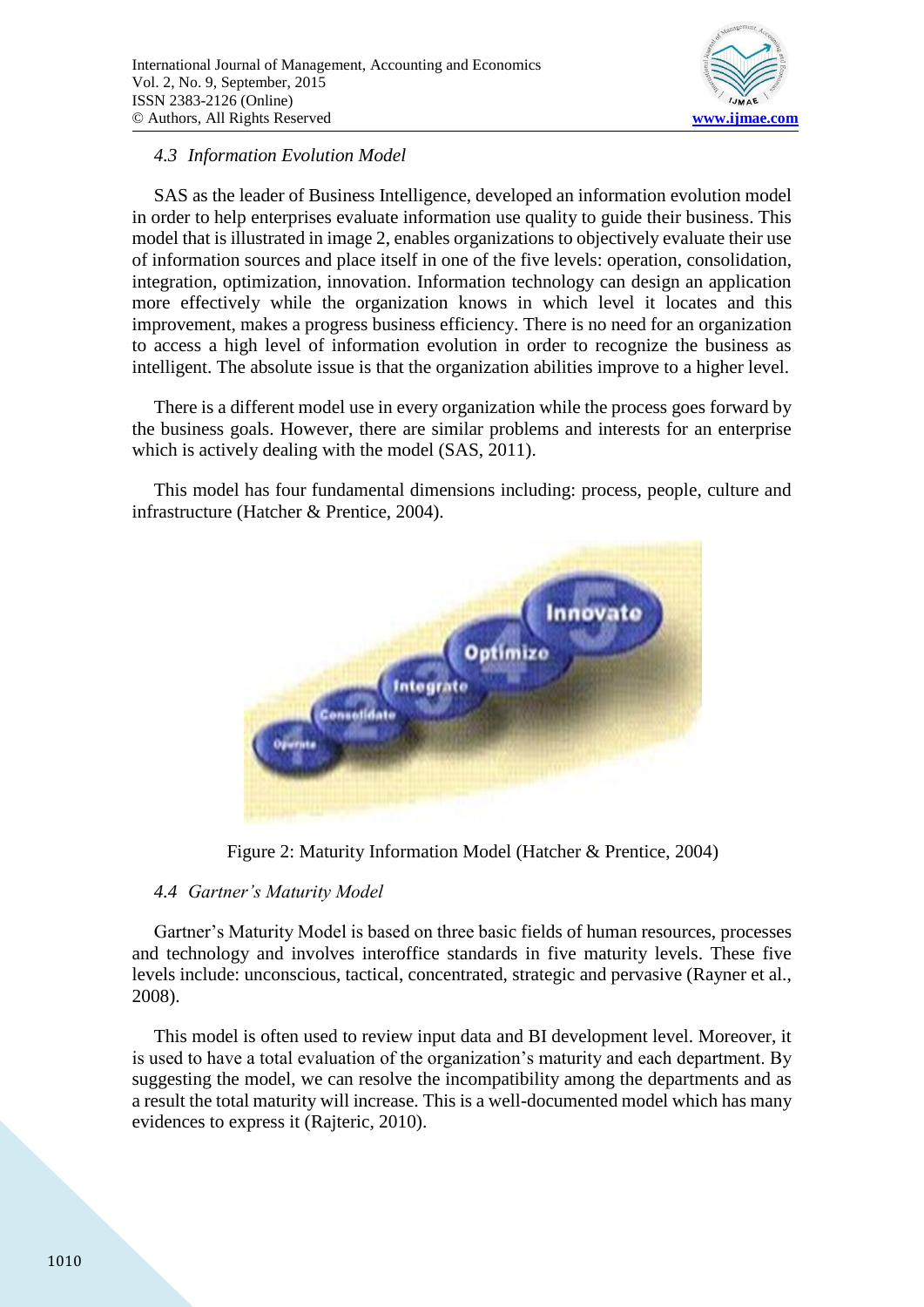

The OPM3 Maturity Model is suitable for organizational project management and the CMM1 Maturity Model is appropriate to be used in software engineering process and systems and the TWDI Maturity Model is proper to design and make databases and each of these models includes some effective factors of Business Intelligence but in Gartner's Business Intelligence Model there is a stress on its practical business viewpoints along with technical viewpoint (Nazemi, 2012).



Figure 3: Gartner's Maturity Model (Gartner, 2010)

## *4.5 Service-Oriented Business Intelligence Maturity Model (SOBIMM)*

The use of new methods such as Service-oriented Architecture (SOBI) or Event-driven Architecture (EDA), resulted in making this model. The three models solve the problems of information technology integration in an organization. Service-oriented Architecture is a pattern to organize and use distributed abilities which may be under the control of different property areas and can be used from different technical categories. The Eventdriven Architecture is a pattern for communications in Service-oriented Architecture which is performed by the events and services that are the reactive event processes (reacts to input events, and the output produced events).

An application recognizes an event and informs the problems in EDA Architecture, while the other controlling applications may receive the information and react by the services.

The purpose of Service-oriented Business Maturity Model is to solve problems including information integration deficiency, low focus on Business Intelligence, reliability, poor programming and quantitative and qualitative criteria requirement (Shaaban et al, 2011).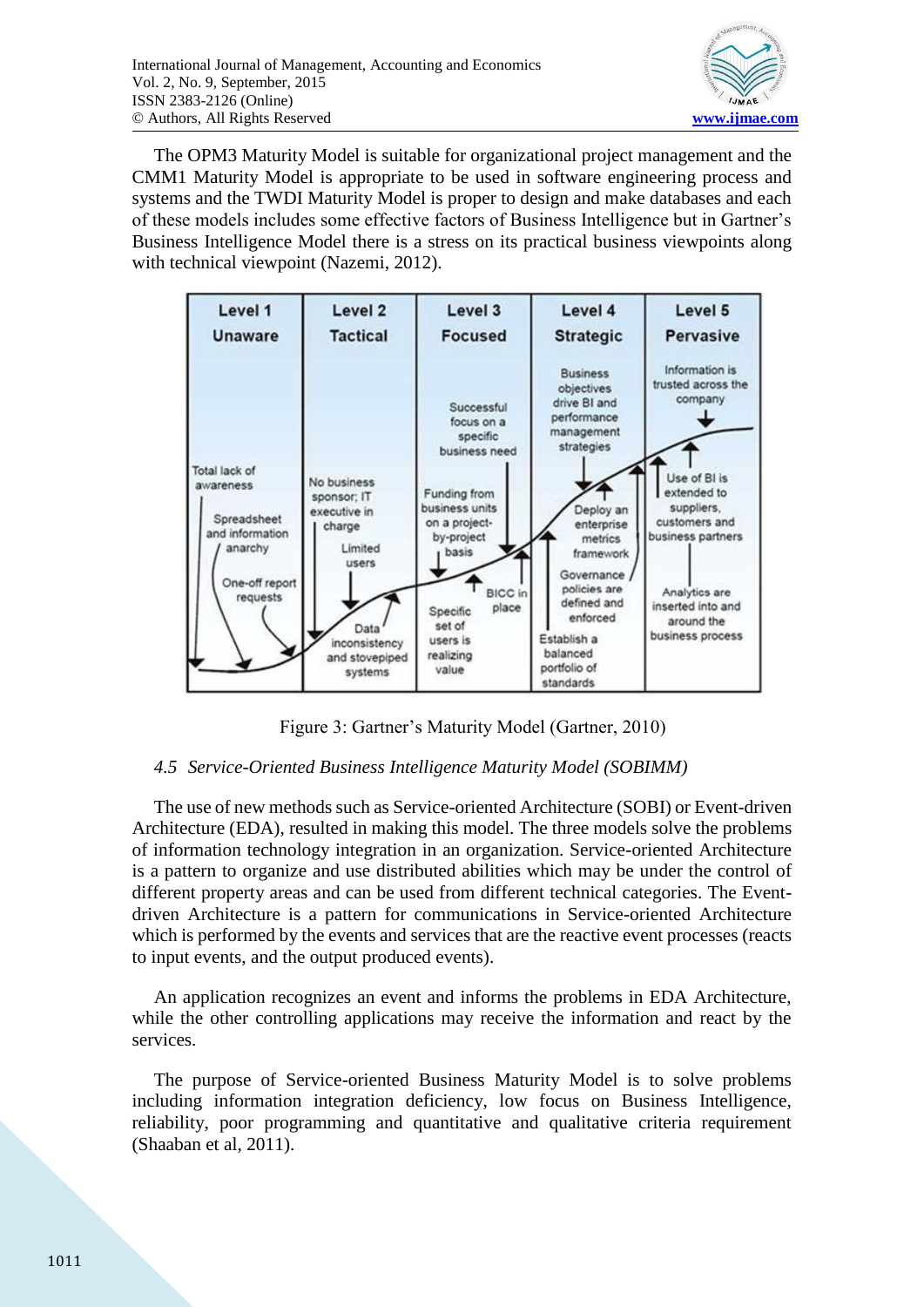



Figure 4: Service-oriented Business Intelligence Maturity Model (Shaaban et al., 2011)

As displayed in figure, this model is divided to five classification levels (initial, immature, controlled, managed and mature) and three dimensions (technology, organization and business proficiency) and a service-oriented checklist. The technology aspect is used in the two criteria including quality (database, datacenters and analytical services) and technical flexibility. The organization dimension address some subjects like service-oriented system and profitability. The business proficiency address four criteria including organization value, business credibility, business service and leadership processes.

Owing to the integration of the model, service checklist was considered as a question source of the service evaluation questions. The answers supply a score for each maturity level.

#### **BI maturity models conclusion**

As we studied in the research, different models have been presented to evaluate the Business Intelligence maturity level in the organization. Each model had specific conditions of the analytical population and the studied organization and included various dimensions and indicators. In this study, we try to review the most important maturity evaluation models by using valid references which is presented in the following table: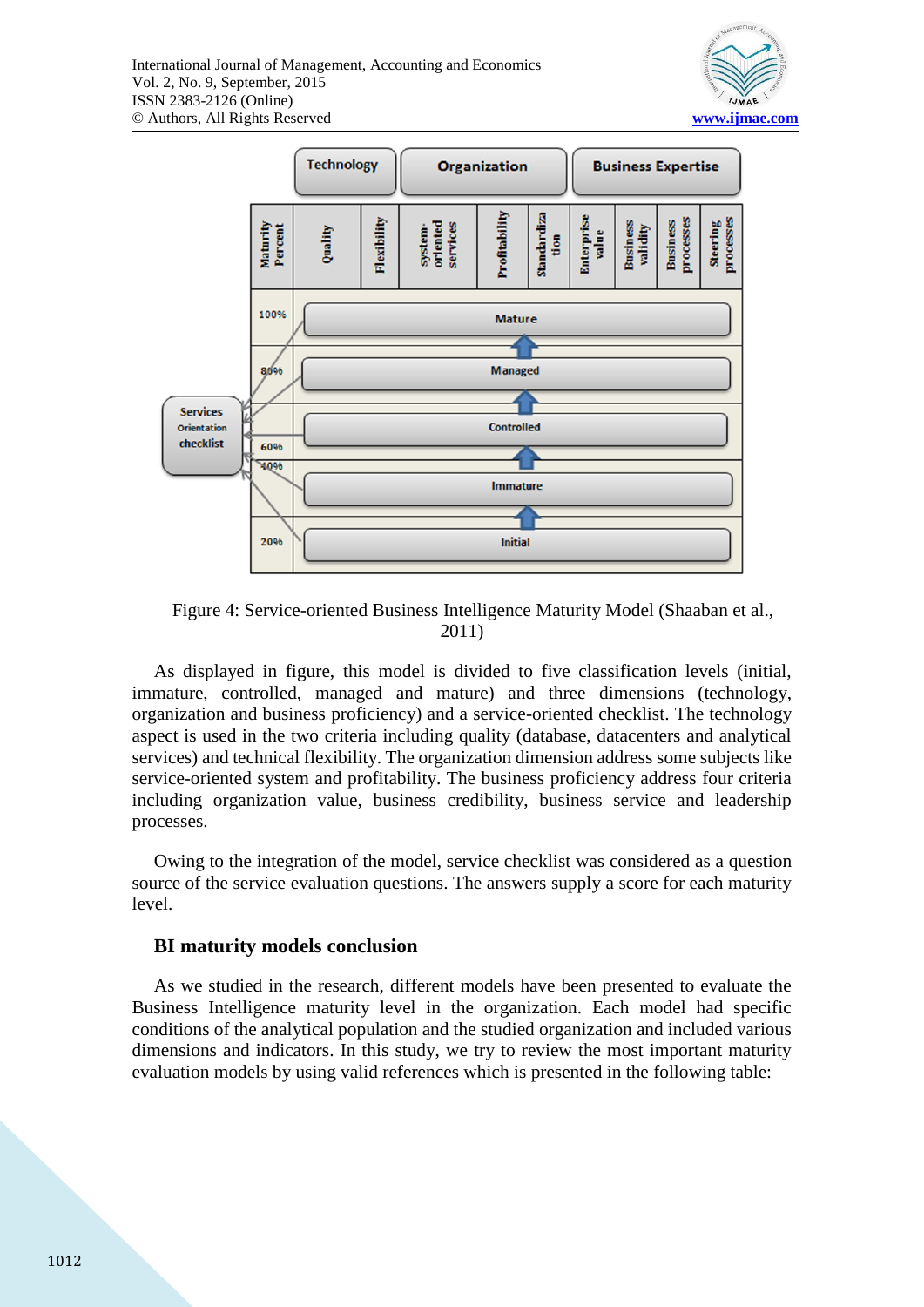

|  | Table 2 Business Intelligence Maturity models' indicators |
|--|-----------------------------------------------------------|
|--|-----------------------------------------------------------|

| No.            | Reference                     | Desired indicators                                     |
|----------------|-------------------------------|--------------------------------------------------------|
| 1              | William et al. (2007)         | The strategic place of Business Intelligence-          |
|                |                               | collaboration between the business and information     |
|                |                               | technology department- Business Intelligence           |
|                |                               | functions management- information use and analysis-    |
|                |                               | business culture improvement procedure-decision-       |
|                |                               | making culture creation procedure- Business            |
|                |                               | Technology technical preparation-database.             |
| $\overline{2}$ | Eckerson (2007)               | Limitation- support-investment- value- architecture-   |
|                |                               | data-development-delivery                              |
| 3              | Sacu & Spruit (2010)          | People-process-technology                              |
| $\overline{4}$ | Cates et al (2005)            | People-process-technology                              |
| 5              | <b>Kasnik</b> (2008)          | core infrastructure optimization- infrastructure       |
|                |                               | optimization of business efficiency- infrastructure    |
|                |                               | optimization of software platform                      |
| 6              | Hagerty (2006)                | People-process-technology                              |
| 7              |                               | Business ability- information technology- strategy     |
|                | Hawlett, 2007                 | and program management                                 |
| 8              | Deng (2007)                   | No special indicator is defined in this model.         |
| 9              | Davenport & Harris (2007)     | No special indicator is defined in this model.         |
| 10             | Hatcher & Prentice (2004)     | Process- people- culture- infrastructure               |
| 11             | Lahrmann et al. (2011)        | Technology- data- effect                               |
| 12             | PMI (2003)                    | Evaluation preparation, evaluation, improvement        |
|                |                               | design, implementation for improvement-  process       |
| 13             | Paulk et al. (2006)           | Process-information technology-human resources         |
| 14             | Rayner et al (2008)           | Process- human resources- interoffice technology and   |
|                |                               | <b>Standards</b>                                       |
| 15             | Nazemi (2012)                 | No special indicator is defined in this model.         |
| 16             | Sayyadi & Farazmand<br>(2011) | Information quality-database-architecture-             |
|                |                               | information technology- analysis- culture or           |
|                |                               | behavior-strategy and design management                |
| 17             | Ronaghi & Ronaghi, (2014)     | No special indicator is defined in this model.         |
| 18             | Tan et al. (2011)             | Information quality-fundamental data management-       |
|                |                               | database architecture- analysis                        |
| 19             | Hawking, 2011                 | Software architecture-standards and processes-         |
|                |                               | governance-information and analysis                    |
| 20             | Lahrmann et al., 2011         | Business Intelligence abilities- Business Intelligence |
|                |                               | methods-Business Intelligence information              |
|                |                               | technology- organizational support in Business         |
|                |                               | Intelligence development system                        |
| 21             | Chuah (2010)                  | Database- information quality- knowledge process       |
| 22             | Shaaban et al. (2011)         | Technology- organization- business proficiency         |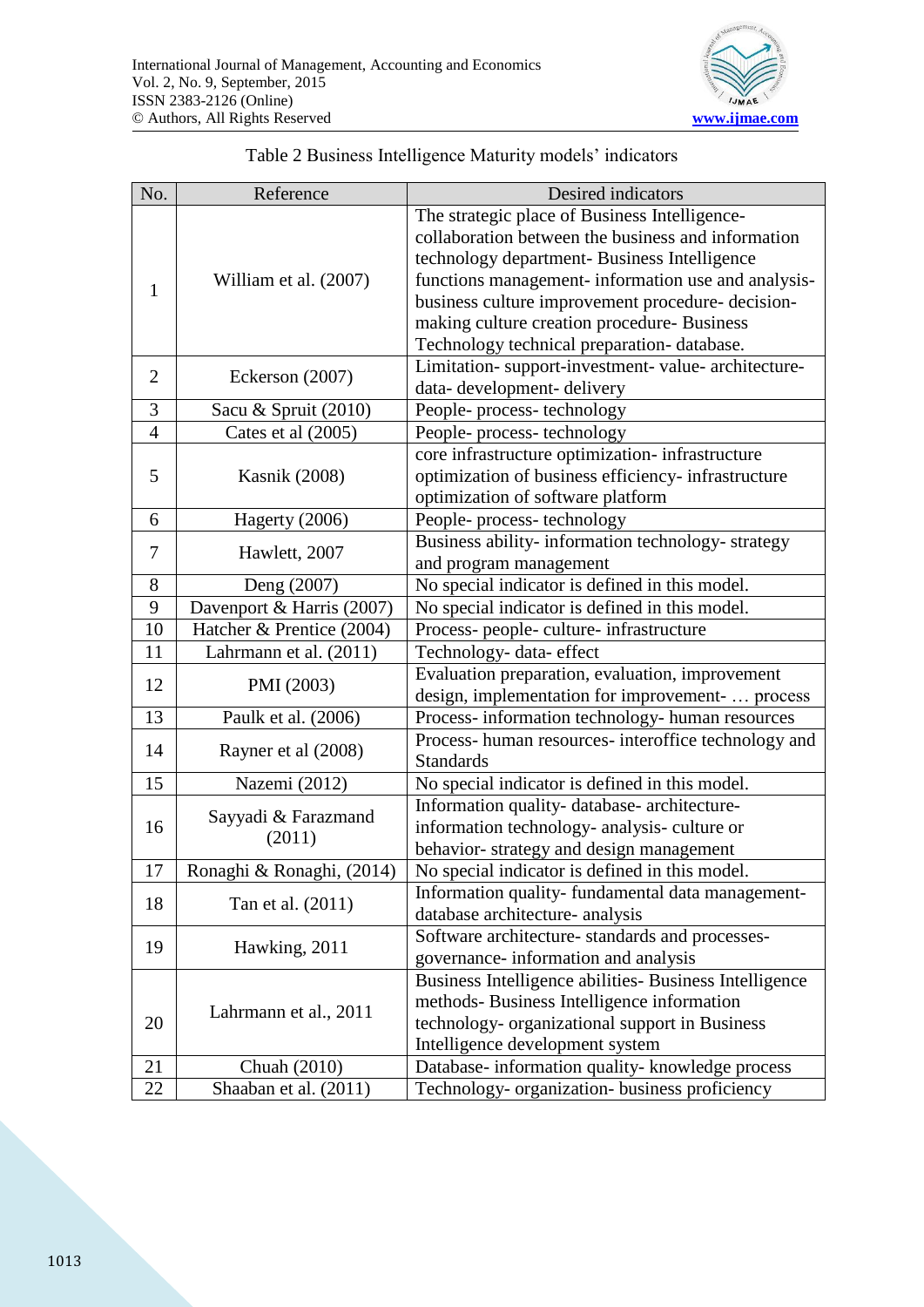

## **Why a new model?**

According to the above contents we are able to describe the problems of previous models in comparison with the benefits of the new model:

- None of the previous models are designed for banking industries.
- The previous models were not domesticated, but the new one is localized in Iran.

• The previous models did not focus on confirmed criteria of technology and their necessity in the model.

• In the new model most of the components with maximum repetition are used.

• The new model presents improvement percentage for each step to reach complete maturity.

The required information and documentation are unavailable or incomplete in some of the prior models.

- Complete focus on BI in the new model.
- The new model is more simple and easy-understanding than the previous models.

• Maturity model is integrated with technology acceptance models to create the new model.

• None of the previous models explain their maturity level, but the new model defines it by using technology acceptance models.

## **Towards a new model**

Regarding to the studies and review of available models, Service-oriented Business Intelligence Maturity Model (SOBIMM) is suitable for the sample. So this model is selected as the basic model. But its components and subcomponents have totally changed and selected on the basis of banking industries. Some of the available dimensions and indicators in prior models have been added to the model. As we notice in diagram 2-7, some dimensions and indicators in different models are more emphasized and applied including: people, process, technology, culture.

According to the emphasis on these factors and the sample review, there are effective components in most of the models. For this reason we add them to our conceptual model and localize the model. In the other words, this model is integrated with dimensions and components of technology acceptance models to achieve an appropriate model for evaluation of Business Intelligence maturity level by using proper components.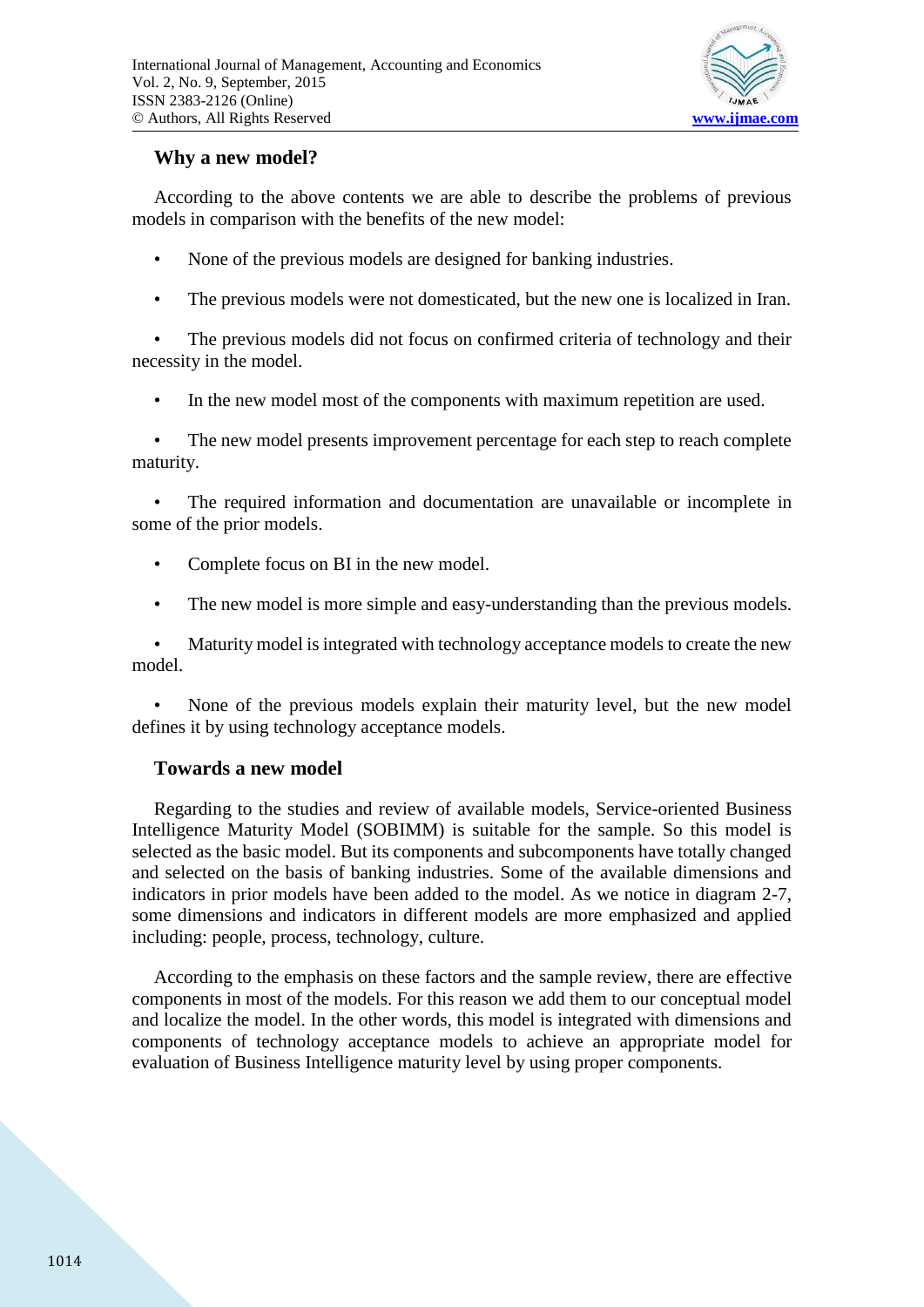



## Figure 5: conceptual model

As it is displayed in Figure 5, the model includes five maturity levels: initial, immature, controlled, managed and mature. In the model we allocated 20% for each level which will be corrected in the final research model by using experts' ideas. Three main components have been considered for the model regarding to technology acceptance models which involves: technology, culture and organizational environment, structure and rules. Each component contains subcomponents which will be expressed.

#### *Technology*

Technology is for Business Intelligence including essential softwares for Business Intelligence and the required network in Business Intelligence.

Software: Software is a set of computer applications, procedures and documents which are responsible to do different functions on a computer system.

Hardware: Hardware is an important branch of computer science, which involves the whole physical and tangible elements of a computer.

Network: network is a set of multiple service providers and clients who are linked together. Servers play the service role and clients, play the customer role.

#### *Culture and Organizational Environment*

Culture and organizational environment includes three components including top manager support, people's abilities, and education which will be individually expressed in the following.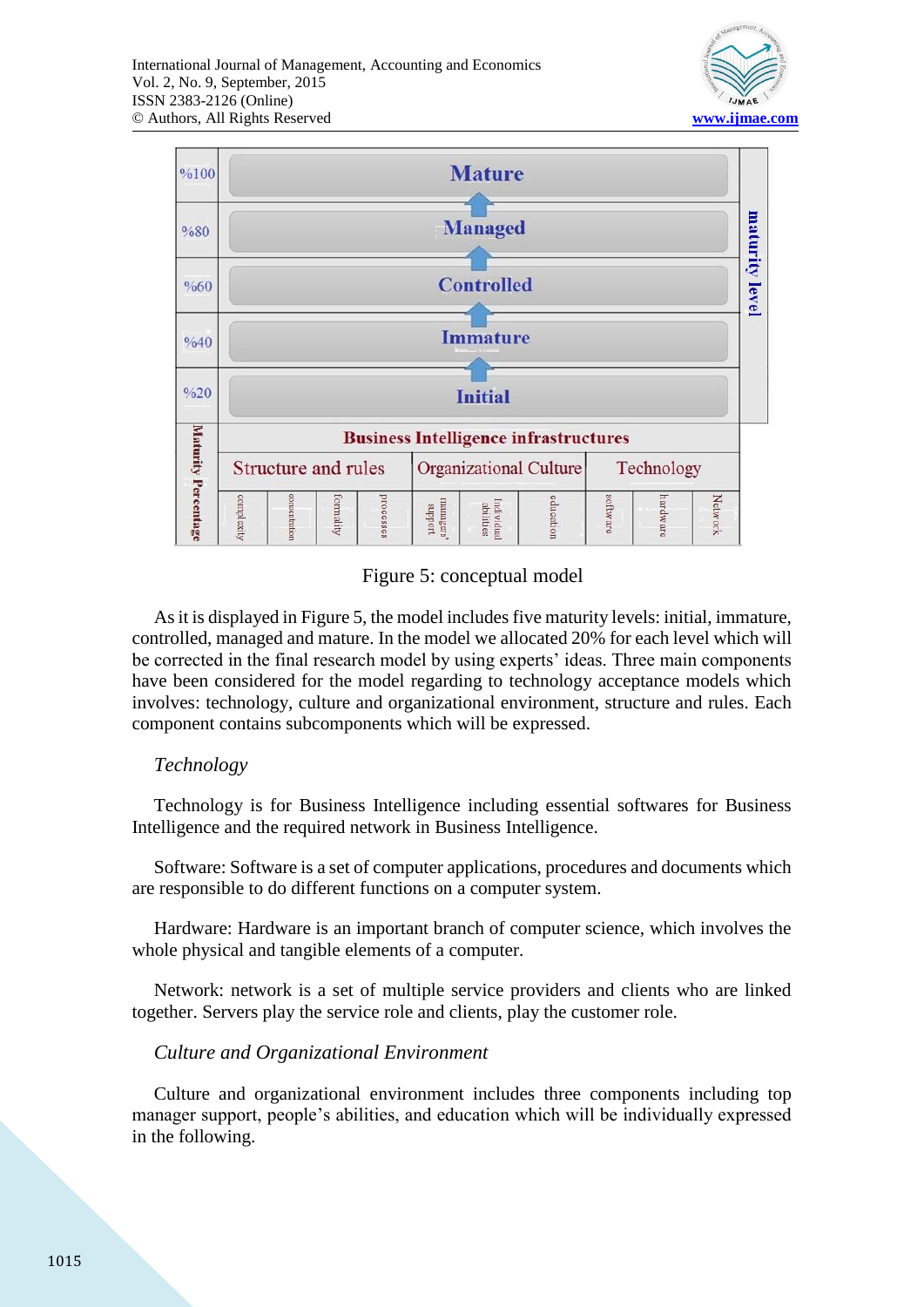

Manager support: The amount of constructive communication between the organization managers and the staff which is helpful and supportive is called manager support (Rezaeyan, 2005: 443)

People abilities: The most important and vital property of every organization is its human resource. Quality and human resource abilities are the most significant factors for the organizations to survive and life. Skillful human resource makes a formidable organization.

Education: Education means teaching, instructing and training versus breeding (Moein, 2006). Education is a learning-based experience to make rather stable changes in people, to enable them to do their jobs and improve abilities, change skills, knowledge, attitude and social behavior (Seyyed Javadeyn, 2002).

#### *Structure and Rules*

The structure and rules component has four subcomponents including complexity, formalization, centralization and processes that are described in the following.

Complexity: By complexity, we mean the amount of functions or subsidiary systems which are implemented in an organization (Daft, 2008: 27).

Formalization: Formalization refers to the amount of organizational job standards. In formal organizations, organizational relations are exactly expressed in writing for the staff and are based on the organization chart; and if needed, further changes wil be noticed formally by the manager; but in informal organizations the relations are orally expressed and if there is a need, they will change normally.

Centralization: Centralization in the authority hierarchy is called to the level of authorities which have the decision-making power. When decisions are made in top levels of the organization, it is called a centralized organization. When decisions are conceded to the low organizational levels, it is called a decentralized organization (Daft, 2008).

Process: A process is a set of consecutive and relevant functions in which a specific product is produced and is dependent to special inputs to make the product that provides a background for its right actions.

#### **Conclusion**

In the present era, organizations and enterprises do not concern about the information collection and storage in massive databases, instead now their main obsession is to effectively apply a lot of data which are stored in big databases. Organizations do not invest on storing huge information records, however the value is in latent data which involve in the records and contribute managers in making immense organizational decisions and is able to anticipate the organization's position in future. Business Intelligence systems supply tools to meet organizational information needs properly. Since the Business Intelligence use and selection is a modern approach, organizations need to analyze their choice to ensure its rationality and accuracy.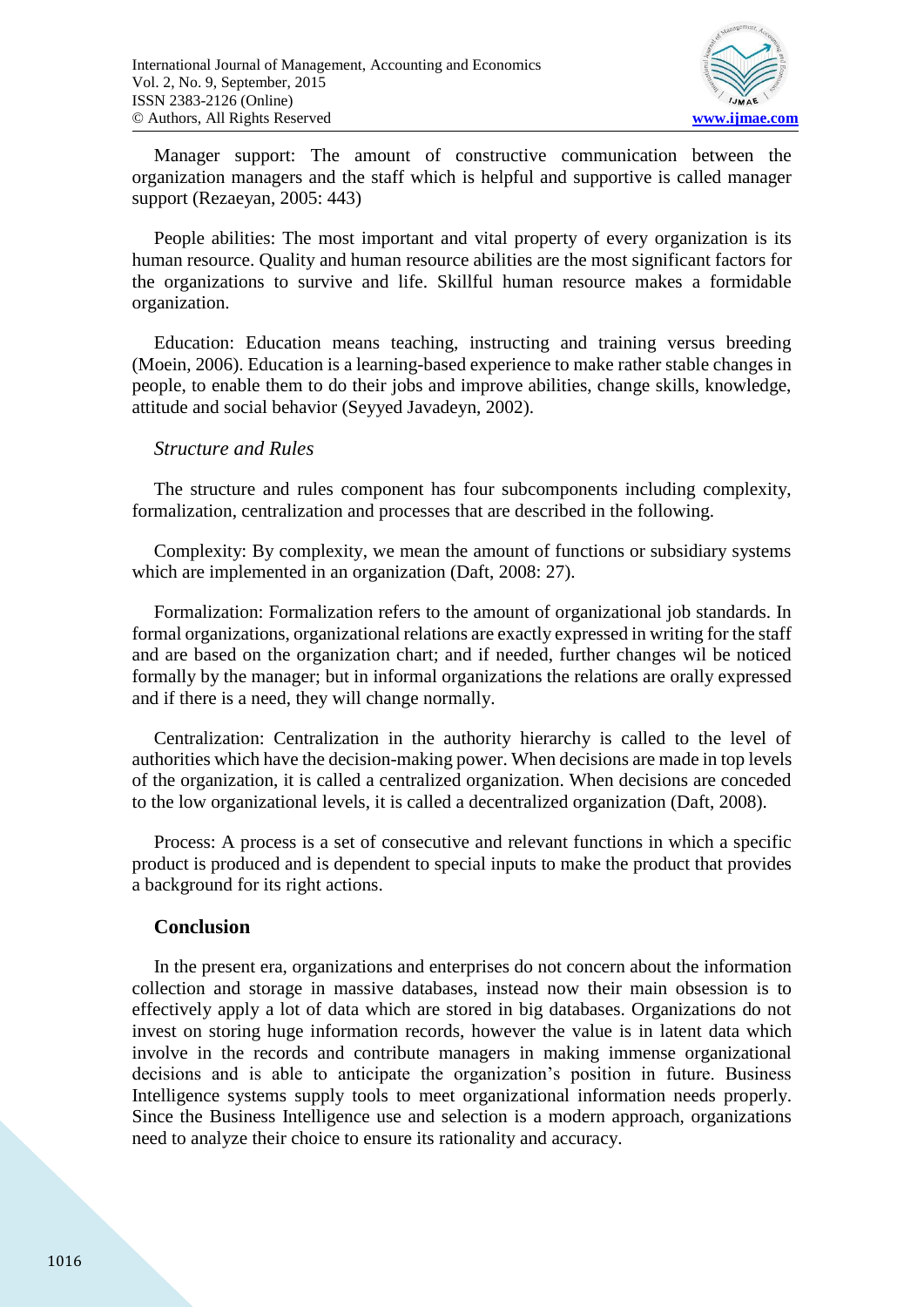

The business development life cycle is reviewed and assessed by organizational maturity models. Every organization should use a standard maturity model to implement Business Intelligence to pass the process levels and reach maturity.

### **References**

Abdari, T., Esfandiani, MR (2013). "A review on Business Intelligence system in insurance industry", *Supply Chain Management Quarterly*, no40.

Adelman, S., Moss, L (2000). "Data Warehouse Project Management". Addison-Wesley, Upper Saddle River, NJ.

Browning, BL and Browning, SR. (2007). "Efficient multilocus association mapping for whole genome association studies using localized haplotype clustering", *Genet Epidemiol*. 2007; 31:365–375.

Cates, J.E., Gill, S.S., Zeituny, N. (2005): The Ladder of Business Intelligence (LOBI): a framework for enterprise IT planning and architecture. International Journal of Business Information Systems, vol. 1, no. 1-2, pp. 220-238.

Chuah M-hooi. (2010). "An Enterprise Business Intelligence Maturity Model (EBIMM): Conceptual framework". *Knowledge Creation Diffusion Utilization* Journal 2010:303-308.

Chuah, Min-hooi & Wong, Kee-Luen. (2011). A review of bisiness intelligence and its maturity models. African Journal of Business Management, 4 May, Vol. 5(9), pp 3424- 3428.

Davenport, T. H. & Harris, J. G. (2007). Competing on Analytics: The New Science of Winning, *Harvard Business School Press*.

Deng, R. (2007). 'Business Intelligence Maturity Hierarchy: A New Perspective from Knowledge Management', *Information management,* viewed on 24. April 2009, http://www.information-management.com/ infodirect/20070323/1079089-1.html.

Eckerson, W. (2007b). *TDWI Benchmark Guide: Interpreting Benchmark Scores Using TDWI's Maturity Model,* TDWI Research, viewed on 25. April 2009, http://onereports.inquisiteasp.com/Docs/TDWI\_Benchmark \_Final.pdf

Gartner. (2007). *Business intelligence & information management .*http//:www.gartner.com/ap/bi, Sydney, Australia.

Glancy, F. H., Yadav, S.B. (2011). Business Intelligence Conceptual Model. International Journal of Business Intelligence Research, no 2(2), pp. 48-66.

Hagerty J. (2006). "AMR Research's Business Intelligence / Performance Management Maturity Model", Version 2. Most. 2006.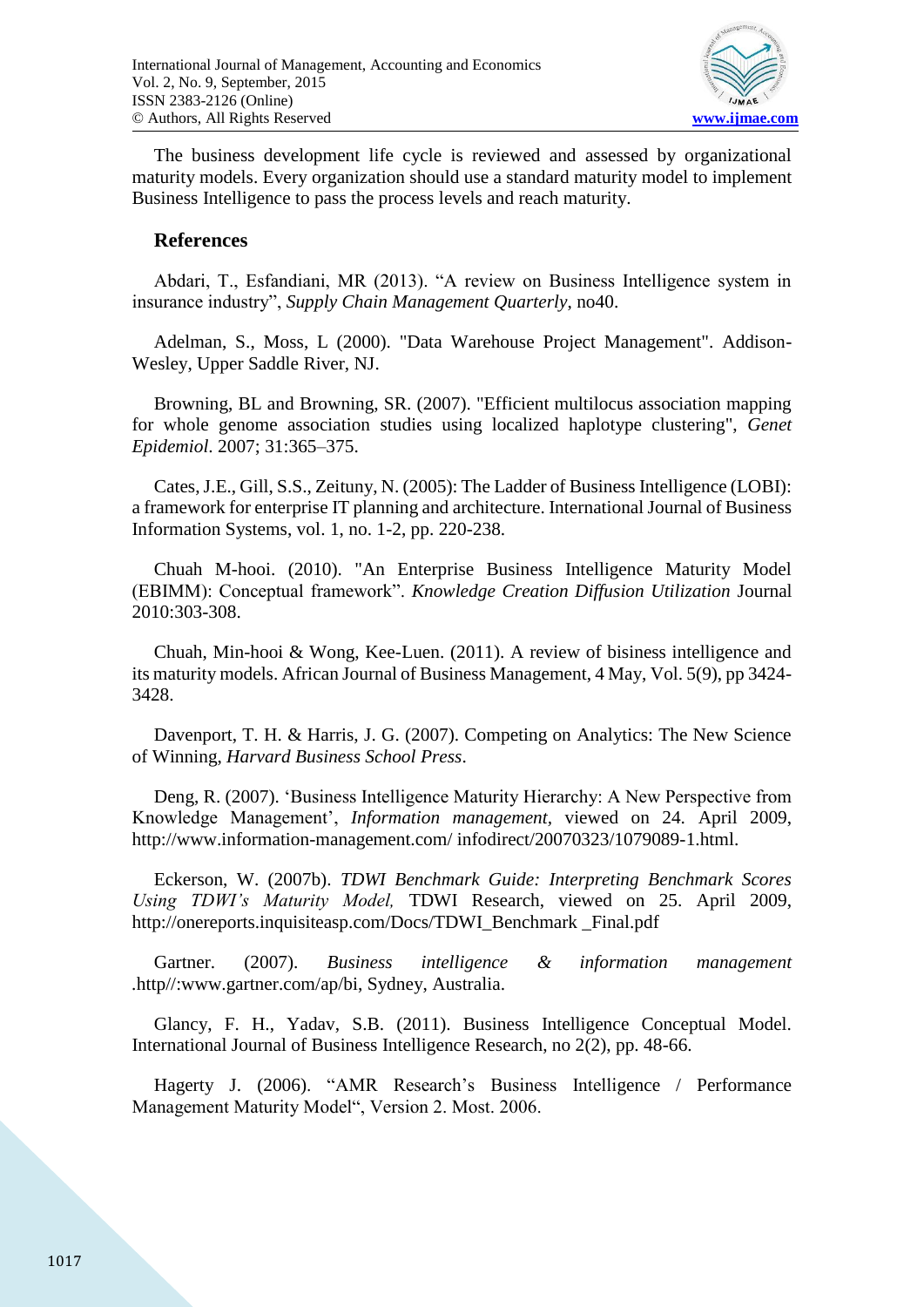

Hatcher, D. and Prentice, B. (2004). The Evolution of Information Management, Business Intelligence Journal, 9 (2), pp. 49-56.

Hawking, P., (2011), "Towards Business Intelligence Maturity", *European Journal for Informatics Profession,* 12(3) July, 20-28.

Hocevar, B., Jaklic, J., (2010). Assessing benefits of business intelligence systems. Journal of Management, Vol.151, pp.87-119.

Jordan, J. Ellen, C. (2009). Business need, data and business intelligence. Journal of Digital Asset Management, 5(1).

Kasnik A (2008). 'Model optimization infrastructure', internal material of ZRSZ, Ljubljana.

Lahrmann, G. Marx, F. Winter, R. Wortmann, F. (2011). "Business Intelligence Maturity: Development and Evaluation of a Theoretical Model", *in Proceedings of the 44 Hawaii International Conference on System Science*, 2011.

Li JJ, Poppo L, Zhou KZ. (2008). Do managerial ties in China always produce value? Competition, uncertainty, and domestic vs. foreign firms. *Strateg Manage J*; 29(4): 383- 400.

Lönnqvist, A., Pirttimäki, V. (2006). "Measurement of Business Intelligence", forthcoming in Information Systems Man-agement in the Winter 2006 issue.

Lu, H. & Zhou, A. (2000). *Web-Age Information Management .*Berlin: SpringerVerlag.

Packard, H. (2007). The HP Business Intelligence Maturity Model., viewed on 21 April 2009, <http://h71028.www7.hp.com/ERC/downloads/4AA1-5467ENW.pdf>.

Paulk, MC, Curtis, B, Chrissis, MB & Weber, CV (2006). *Capability Maturity Model for Software, Version 1.2*, Software Engineering Institute/Carnegie Mellon University.

Pirttimaki, Virpa (2007). "Business Intelligence as a Managerial Tool in Large Finnish Companies", at Tampere University of Technology, on the 12<sup>th</sup> of January 2007.

PMI, 'Organizational Project Management Maturity Model (OPM3)', 2003.

Rajteric, Irena Hribar (2010). OVERVIEW OF BUSINESS INTELLIGENCE MATURITY MODELS. Management: Journal of Contemporary Management Issues, Vol.15 No.1 Lipanj 2010: 47-67.

Rayner, N. et al. (2008). *Maturity Model Overview for Business Intelligence and Performance Management*, Gartner Inc. Research, viewed on 20. February 2009, http://www.gartner.com.